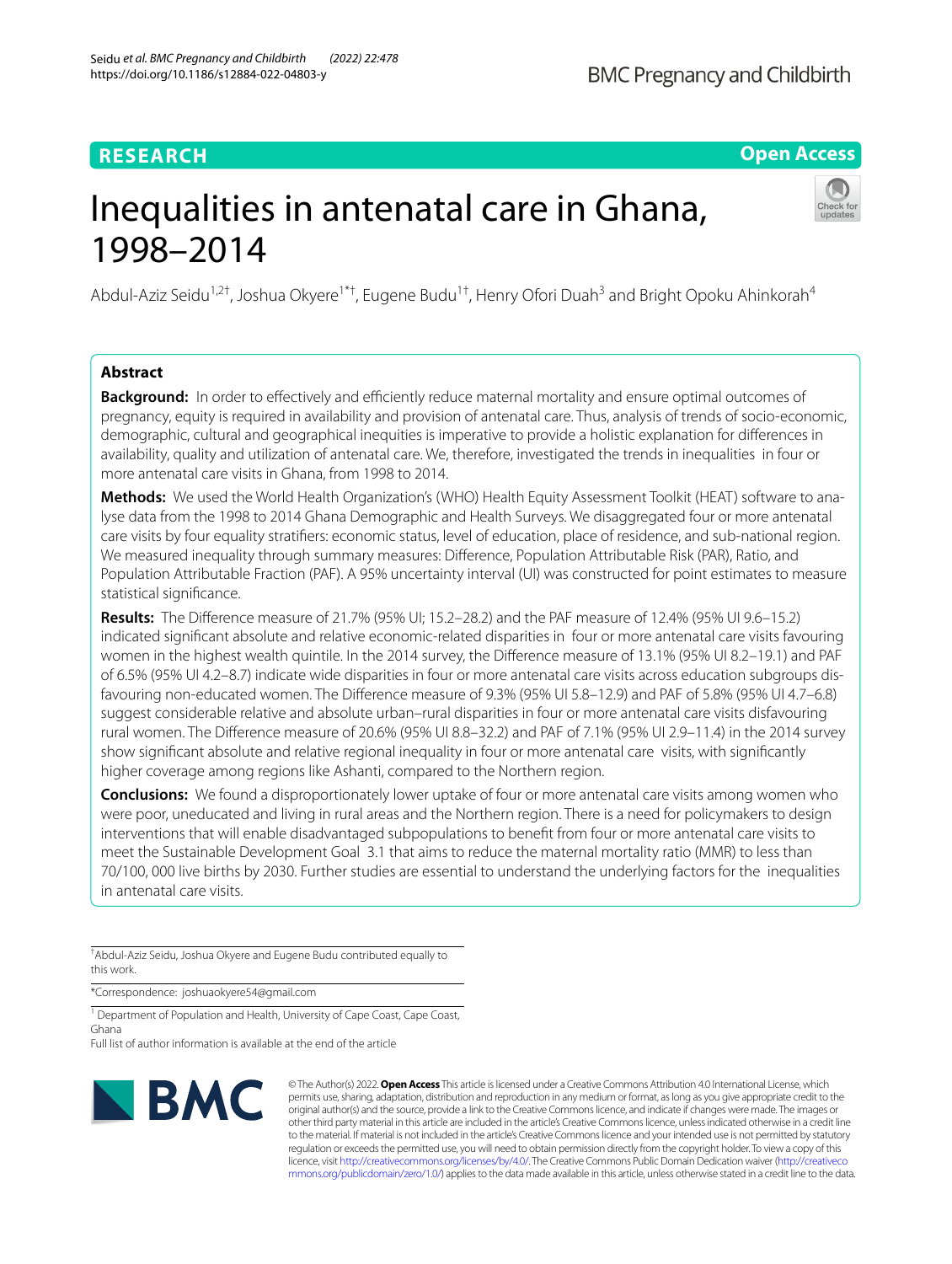**Keywords:** Antenatal care, Inequality, Ghana, Demographic and Health Surveys, Global health

# **Background**

Since the introduction of the Millennium Development Goals (MDGs) in 2000, the world saw a signifcant decline in maternal mortality ratio (MMR) from a 1.2% annual decrease between 1990 and 2000 to a 3.0% decrease between 2005 and 2015 [[1,](#page-5-0) [2\]](#page-5-1). Despite these signifcant improvements in global MMR, low-and middle-income countries (LMICs), also within sub-Saharan Africa (sSA), continue to have high MMRs. Alkema et al. [[3\]](#page-5-2) postulated that sSA alone accounted for 66% of the global burden of maternal deaths in 2015. In Ghana, maternal mortality is a public health issue with an estimated MMR of 310 per 100,000 live births in 2017 [\[4](#page-5-3)].

One of the interventions that have been identifed to be efective in reducing maternal mortality, morbidity and disability is antenatal care [ANC] [\[5](#page-5-4)]. Hence, WHO recommends a minimum of four ANC visits (from 2016 onwards increased to 8 visits). One purpose of ANC attendance is for early detection of potential complications, which allows health care providers to initiate interventions to mitigate the associated risks to reduce the risk of maternal mortality and severe morbidity [\[6](#page-5-5)]. This implies that failure to attend ANC at least 4 times may result in complications or even worsen already existing complications and potentially lead to the death of the mother or child or both.

It must be noted, however, that ANC attendance does not occur in isolation; it is dependent on a myriad of predisposing factors such as geographical, socioeconomic, religious, cultural, and demographic factors  $[7, 8]$  $[7, 8]$  $[7, 8]$  $[7, 8]$ . These factors are in themselves inequalities that restrict pregnant women's capacity to go through the required minimum of four ANC visits. In the case of Ghana, factors such as parity, religion, wealth, age, residence, cost of ANC as well as the quality and timing of ANC have been recognised to be infuential on pregnant women's ability to access four or more ANC visits [[9,](#page-5-8) [10](#page-5-9)].

In order to effectively and efficiently avert or reduce the risk of adverse maternal health outcomes ( i.e., morbidity, disability and mortality), equality in the availability and provision of ANC is required. Evidence from the 2016 Lancet Global Burden of Disease study suggests that "achievement of the Sustainable Development Goal (SDG 3.1) will require 91% coverage of one ANC visit, 78% of four ANC visits, 81% of in-facility delivery, and 87% of skilled birth attendance."  $[11]$  $[11]$ . These percentages may be instrumental to reduce MMRs to 70 per 100,000 live births by 2030. Tus, trend analysis of socio-economic, demographic, cultural and geographical inequities is imperative for a holistic explanation of diferences in the availability, quality, and utilisation of ANC. On this premise, we sought to investigate the trends in inequalities in  $4 + \text{ANC}$  visits among pregnant women in Ghana, from 1998 to 2014. Our fndings may contribute to the knowledge on trends and inequalities in ANC attendance. Again, it would provide a framework to guide policy makers and programme developers to know what aspects of ANC ought to be altered to increase ANC visits and contribute to the reduction of maternal mortality considering the SDG 3 which seeks to reduce the global MMR to less than 70 per 100,000 live births and a neonatal mortality rate below 20 per 1.000 livebirths by 2030 [\[12](#page-6-0)].

# **Materials and methods**

## **Study setting**

The study setting is the Republic of Ghana, one of the countries in West Africa with a total land area of 238,533 square kilometres [\[13](#page-6-1)]. It is bounded by Burkina Faso in the north, Togo in the east and Côte d'Ivoire in the west. According to the diferent National Population Census (PHC), the population stood at 6,726,815 (1960); 8,559,313 (1970); 12,296,081 (1984); 18,912,079 (2000) and 24,658,823 (2010) [\[13](#page-6-1)]. At the time of the surveys, the country was divided into ten regions, which have currently increased to 16.

## **Data source**

Secondary data obtained from the 1998, 2003, 2008, 2014 Ghana Demographic and Health Survey (GDHS) were used in this study. DHSs are conducted under the MEASURE DHS program in LMICs, mostly every five years since its start. The surveys focus on gathering information on women's, children's, men's and households' health. For women, some issues are about utilization of maternal health care, such as ANC visits. The survey used a twostage sampling design, which begins with the selection of clusters across urban and rural locations from the entire nation. These clusters represent enumeration areas demarcated during the Ghana PHC. Next stage is the selection of households from predefined clusters. Details of the methodologies employed in the various rounds can be found in the final reports of GDHS [[14\]](#page-6-2). In this study, only women with live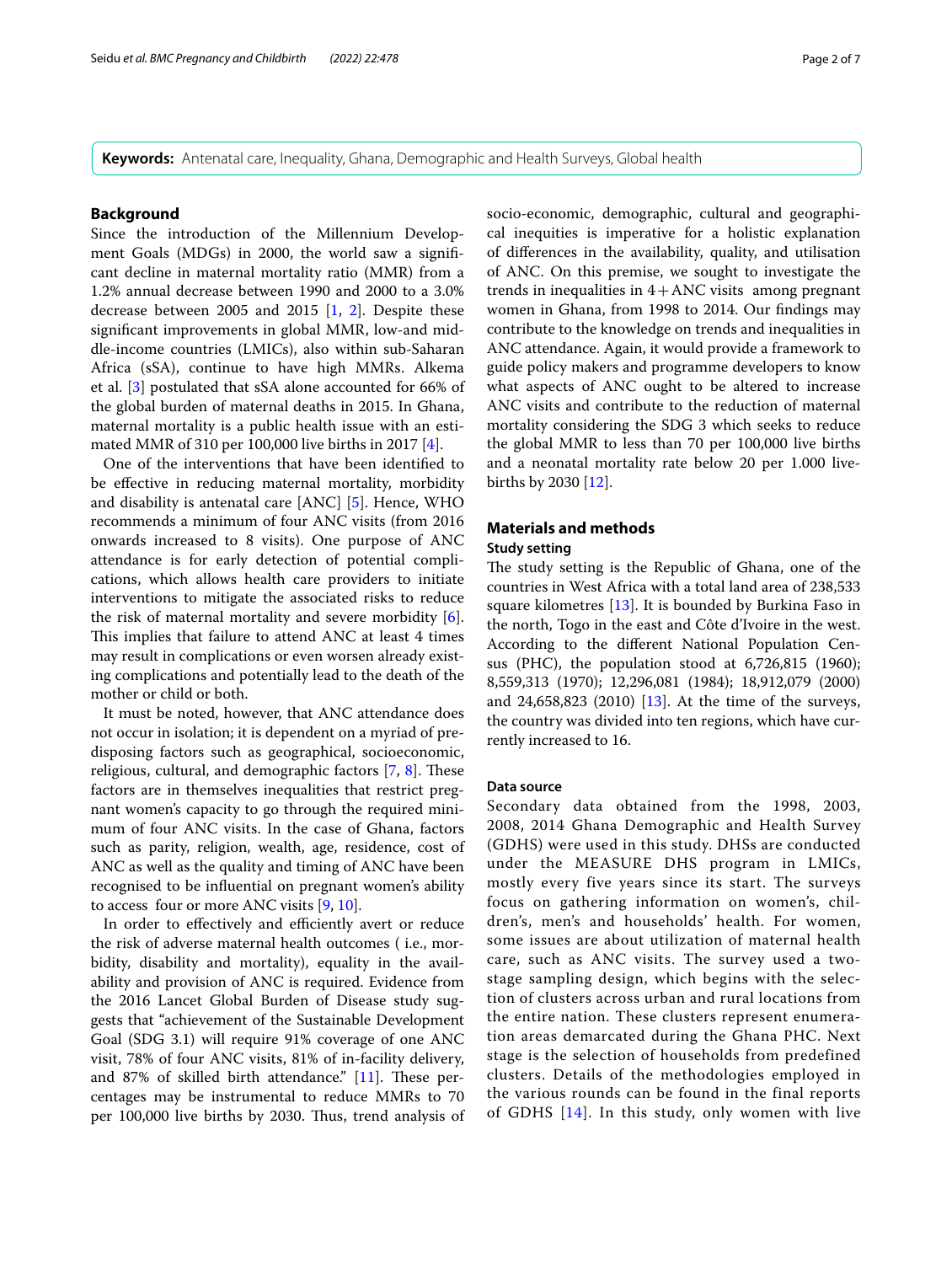births were considered. The sample sizes for each round of survey were as follows  $(n = 4141$  in 2014, 2098 in 2008, 2643 in 2003 and 2310 in 1998). DHS data are available through the World Health Organization's (WHO) Health Equity Assessment Toolkit (HEAT) and have two different ANC-visit measures (previous 2/3 years and previous 5 years). We only used the 5-years variable.

# **Selection and measures of variables**

The outcome variable in this study was the utilization of ANC visits. Women were asked about the number of ANC visits they made during their recent pregnancy. This variable was dichotomized as  $0-3$  or  $4+$ ANC visits. Inequality in ANC visits was examined using four equity stratifers: economic status (wealth index), level of education, place of residence and subnational region. In DHS, wealth index is computed using Principal Component Analysis (PCA) [[15\]](#page-6-3). It is classifed as poorest, poorer, middle, richer and richest quintiles. Level of education of the mother was categorized as no education, primary and secondary/higher education. Place of residence was classifed as urban vs. rural and subnational regions were grouped into the then ten regions.

## **Statistical analyses**

Using the 2019 updated WHO's HEAT version 3.1 software [[16\]](#page-6-4), inequality in  $4 + \text{ANC}$  visits was carried out in two steps. First, ANC visits were disaggregated by the four equity stratifiers: economic status, level of education, place of residence, and subnational region. This was done to present results on the distribution of the estimates and uncertainty intervals of  $4 + ANC$  visits across the various equity stratifiers. Secondly, inequality was calculated using four measures of inequality: Difference, Population Attributable risk (PAR), Population Attributable Fraction (PAF) and Ratio. Difference and Ratio are simple measures whiles PAR and PAF are complex measures. While Ratio and PAF are relative measures, the remaining two are absolute summary measures. The choice of summary measures was based on evidence suggesting the scientific significance of adopting both absolute and relative summary measures in a single health inequality study [\[17,](#page-6-5) [18\]](#page-6-6). Whereas complex measures account for size of categories of sub-populations, simple measures do not. Notwithstanding, simple measures are easy for interpretation and understanding [[17](#page-6-5), [18\]](#page-6-6). Therefore, combining both relative and absolute measures helps to provide a more comprehensive analysis. Detailed procedure and calculation of the summary measures are available in the HEAT software technical notes [[16](#page-6-4), [17\]](#page-6-5).

# **Results**

# **Trends in prevalence of 4+ANC visits across economic status, level of education, place of residence and Ghanaian sub‑national regions**

The prevalence of  $4 + \text{ANC}$  visits changed over the years: it was 63.7% in 1998, it increased to 69.3% in 2003, 78.1% in 2008 and 87.2% in 2014. The extent of  $4 + \text{ANC}$  visits varied across economic status, with higher concentrations among those in the richest wealth quintile (87.6% in 1998, 91.0% in 2003, 93.8% in 2008 and 98.1% in 2014). In terms of level of education, the prevalence of 4+ANC visits was higher among women with secondary/higher education in 1998 [77.0%, 95% UI=73.98– 79.80], 2003 [80.7%, 95% UI=77.69–83.4], 2008 [88.2%, 95% UI=85.37–90.53] and 2014 [92.9%, 95% UI=91.41– 94.14]. The same trend of higher  $4 + ANC$  visits was observed among women living in urban areas, compared to those in rural areas from 1998–2014. Except in 2014, where the concentration of  $4+$ ANC visits was higher among women who lived in the Ashanti region [93.5%, 95% UI=89.54–96.01], the prevalence of  $4+$ ANC visits showed an increasing trend among women in the Greater Accra region (Table [1](#page-3-0)). However, the regions with relatively low prevalence of 4+ANC visits in 2014 were the Volta region [77.3%,  $95\%$  UI=69.2, 83.7], Eastern region  $[77.4\%, 95\% \text{ UI} = 71.8, 82.1]$  and Northern region  $[72.3\%, 95\% \text{ UI} = 60.3, 82.7]$ . Overall, we found that the prevalence of  $4+$ ANC visits in Ghana increased by 23.5% from 63.7% in 1998 to 87.3% in 2014.

# **Trends of 4+ANC visits indicating the magnitude of inequality**

Table [2](#page-4-0) shows the socio-economic, urban–rural, educational and subpopulations disparities in  $4+$ ANC visits from 1998 and 2014, favouring women who are socioeconomically advantaged, those with higher educational attainment, urban residents and those living in regions like the Greater Accra. More precisely, we found substantial absolute (D, PAR) and relative (R, PAF) wealthdriven disparities in  $4 + \text{ANC}$  visits over the 16 years with higher coverage among advantaged subpopulations such as richest and richer women as compared to poorest and poorer. For instance, in the 2014 survey, the Diference measure of 21.7% [95% UI; 15.12–28.15] and the PAF of 12.4% [95% UI; 9.62–15.16] indicate signifcant absolute and relative economic-related disparities in  $4 + \text{ANC}$  visits favouring economically advantaged women. Signifcant absolute and relative education-related disparities in 4+ANC visits were discovered from 1998 to 2014 using all four summary measures, disfavouring non-educated subpopulations. For example, in the 2014 survey, the Ratio and PAR measures of 1.2% [95% UI; 1.09–1.25] and 5.6% [95% UI; 3.66–7.63] both indicate wide disparities in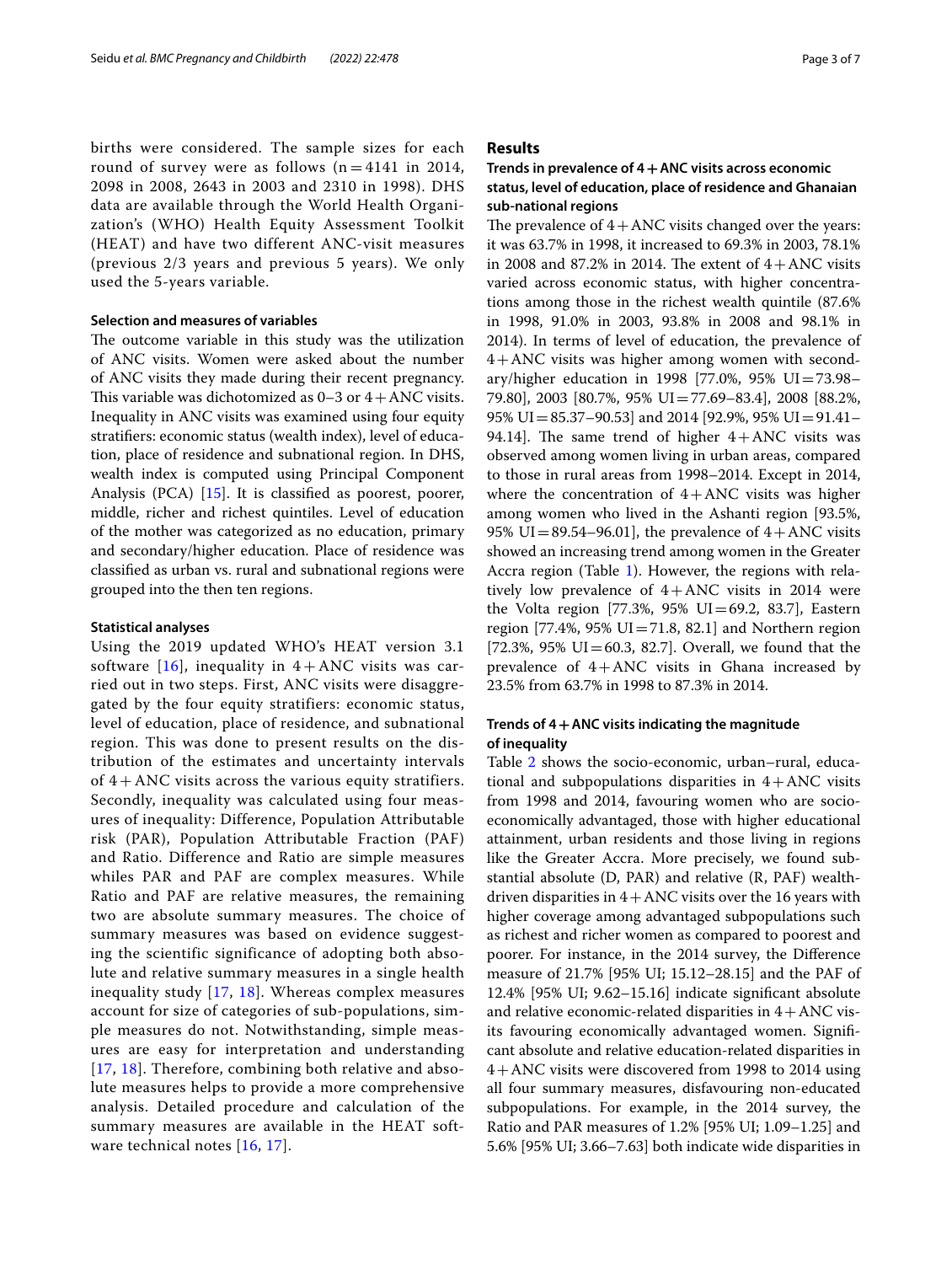<span id="page-3-0"></span>

| Table 1 Trends in prevalence of 4 + ANC visits among pregnant women, disaggregated across four inequality dimensions, 1998-2014 |  |  |  |  |  |  |
|---------------------------------------------------------------------------------------------------------------------------------|--|--|--|--|--|--|
|---------------------------------------------------------------------------------------------------------------------------------|--|--|--|--|--|--|

| <b>Inequality dimension</b> | 1998 (63.7%) |                      | 2003 (69.3%) |                     |      | 2008 (78.1%)        | 2014 (87.2%) |                      |  |
|-----------------------------|--------------|----------------------|--------------|---------------------|------|---------------------|--------------|----------------------|--|
|                             | n.           | Estimate [95% UI]    | n            | Estimate [95% UI]   | n    | Estimate [95% UI]   | n            | Estimate [95% UI]    |  |
| <b>Economic status</b>      |              |                      |              |                     |      |                     |              |                      |  |
| Quintile 1 (poorest)        | 591          | 45.7% [41.16, 50.29] | 648          | 55.6 [50.28, 60.74] | 479  | 62.9 [57.61, 67.83] | 869          | 76.40 [69.51, 82.14] |  |
| Ouintile 2                  | 493          | 60.5 [55.73, 65.10]  | 556          | 62.6 [57.76, 67.16] | 461  | 73.2 [68.34, 77.64] | 839          | 82.1 [78.99, 84.78]  |  |
| Quintile 3                  | 462          | 63.2 [58.27, 67.84]  | 533          | 66.2 [61.53, 70.50] | 400  | 77.6 [72.75, 81.83] | 827          | 86.8 [83.59, 89.48]  |  |
| Quintile 4                  | 417          | 73.9 [68.81, 78.43]  | 473          | 80.0 [74.38, 84.71] | 436  | 89.1 [84.00, 92.70] | 814          | 94.1 [91.67, 95.89]  |  |
| Quintile 5 (richest)        | 344          | 87.6 [83.94, 90.52]  | 432          | 90.9 [87.59, 93.51] | 321  | 93.8 [89.61, 96.37] | 791          | 98.1 [95.75, 99.13]  |  |
| <b>Level of education</b>   |              |                      |              |                     |      |                     |              |                      |  |
| No education                | 844          | 50.7 [47.08, 54.39]  | 1024         | 58.5 [54.62, 62.33] | 646  | 68.4 [63.89, 72.59] | 1078         | 79.2 [73.46, 84.02]  |  |
| Primary school              | 468          | 58.8 [53.60, 63.76]  | 588          | 68.3 [63.40, 72.78] | 511  | 72.0 [67.53, 76.07] | 812          | 82.3 [78.72, 85.33]  |  |
| Secondary/higher            | 997          | 77.0 [73.98, 79.80]  | 1031         | 80.7 [77.69, 83.44] | 941  | 88.2 [85.37, 90.53] | 2251         | 92.9 [91.41, 94.14]  |  |
| <b>Place of residence</b>   |              |                      |              |                     |      |                     |              |                      |  |
| Rural                       | 1708         | 58.5 [55.43, 61.48]  | 1698         | 61.0 [57.96, 63.99] | 1255 | 71.5 [68.03, 74.72] | 2228         | 82.9 [79.52, 85.89]  |  |
| Urban                       | 602          | 78.6 [74.62, 82.01]  | 945          | 84.3 [81.25, 86.99] | 843  | 88.1 [84.72, 90.74] | 1913         | 92.3 [90.43, 93.78]  |  |
| <b>Sub-national Regions</b> |              |                      |              |                     |      |                     |              |                      |  |
| Western region              | 289          | 64.4 [58.09, 70.29]  | 246          | 61.5 [52.95, 69.38] | 189  | 78.0 [69.49, 84.62] | 427          | 92.1 [87.35, 95.16]  |  |
| Central region              | 258          | 66.9 [61.38, 72.13]  | 211          | 67.5 [58.22, 75.55] | 199  | 76.6 [66.68, 83.89] | 455          | 91.1 [87.53, 93.71]  |  |
| Greater Accra region        | 254          | 74.7 [65.66, 82.03]  | 302          | 80.7 [73.87, 86.22] | 262  | 89.5 [82.84, 93.81] | 674          | 91.4 [87.85, 94.02]  |  |
| Volta region                | 257          | 54.4 [47.59, 61.06]  | 220          | 65.3 [56.55, 73.16] | 181  | 74.5 [64.94, 82.15] | 315          | 77.3 [69.20, 83.74]  |  |
| Eastern region              | 316          | 59.7 [50.98, 67.86]  | 265          | 63.9 [56.10, 71.13] | 185  | 73.2 [65.81, 79.41] | 388          | 77.4 [71.84, 82.08]  |  |
| Ashanti region              | 372          | 66.4 [59.58, 72.67]  | 506          | 79.2 [74.67, 83.01] | 395  | 84.3 [78.75, 88.63] | 738          | 93.5 [89.54, 96.01]  |  |
| Brong Ahafo region          | 189          | 68.4 [60.06, 75.73]  | 296          | 75.9 [69.91, 81.08] | 217  | 80.2 [69.57, 87.81] | 374          | 90.3 [85.36, 93.68]  |  |
| Northern region             | 150          | 42.0 [32.55, 52.09]  | 346          | 54.1 [47.55, 60.53] | 291  | 68.3 [61.65, 74.26] | 479          | 72.9 [60.33, 82.72]  |  |
| Upper West region           | 68           | 56.7 [46.77, 66.05]  | 83           | 64.5 [54.71, 73.20] | 118  | 66.9 [55.31, 76.74] | 177          | 93.0 [89.91, 95.20]  |  |
| Upper East region           | 153          | 74.6 [67.63, 80.50]  | 165          | 69.1 [56.41, 79.47] | 57   | 83.6 [77.71, 88.20] | 110          | 91.3 [86.00, 94.74]  |  |
|                             |              |                      |              |                     |      |                     |              |                      |  |

4+ANC visits across education subgroups disfavouring non-educated women.

Furthermore, this study shows extensive anti-rural inequalities in  $4+$ ANC visits using both absolute (Difference, PAR) and relative (Ratio, PAF) measures over the 16 year period. For example, the PAF measure of 5.8% [95% UI; 4.68–6.83] and PAR measure of 5.0% [95% UI; 4.09- 5.96] suggest considerable relative and absolute urban–rural disparities in  $4+$ ANC visits disfavouring rural women. The results further show sizeable subnational inequality in  $4 + ANC$  visits over the 16 years using absolute (Diference, PAR) and relative (Ratio, PAF) measures. The Difference measure of 20.6% [95% UI; 8.82–32.23] and PAF of measure 7.1% [95% UI; 2.94– 11.35] in the 2014 survey, show signifcant absolute and relative regional inequality in  $4 + \text{ANC}$  visits, with significantly higher coverage among regions like Ashanti.

# **Discussion**

This study shows an increasing trend in the prevalence of 4+ANC visits from 63.7% in 1998 to 87.2% in 2014 in Ghana. This increasing trend could reflect state policies and interventions such as the free maternal healthcare

policy and national health insurance scheme which are pro-maternal healthcare [\[19\]](#page-6-7). Another plausible explanation for this observation could be a resultant efect of the increased presence of Community-Based Health Planning and Services (CHPS) across the country since 1999. Also, we found the prevalence of  $4+$ ANC visits to be relatively higher among women who were economically advantaged, those with at least secondary education, urban residents, and those living in the Greater Accra and Ashanti regions.

In 2014, the prevalence of 87.3% is higher than the target of 78% recommended in the 2016 Lancet Global Burden of Diseases Study for the attainment of SDG 3, but certain socio-economic disparities could undo the gains made over the 16-years. The 2014 prevalence was higher than the 51% reported in Nigeria, 58.2% in Benin Republic, 78.1% in Liberia, 76% in Sierra Leone, 70.4% in Lesotho, and 64.8% in Zimbabwe [[20](#page-6-8), [21](#page-6-9)]. A key contributing factor to the 23.5% increase in the prevalence over the 16-year period could be the introduction of the free maternal health policy by the government of Ghana in 2008 to bridge fnancial access and inequality gaps [[19](#page-6-7)].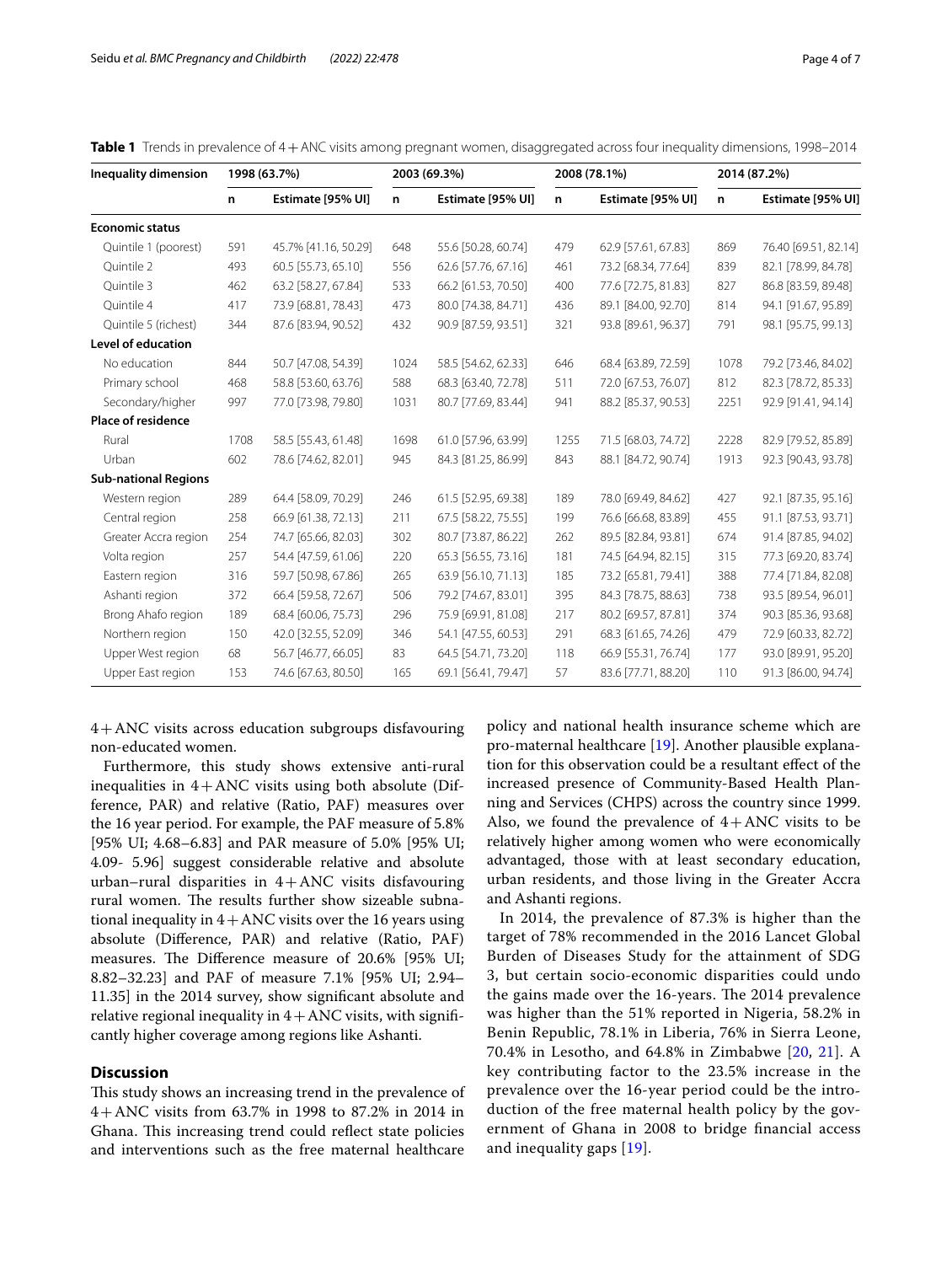| <b>Inequality Dimension</b> | 1998            |       |       | 2003            |       |       | 2008            |       |       | 2014            |       |           |
|-----------------------------|-----------------|-------|-------|-----------------|-------|-------|-----------------|-------|-------|-----------------|-------|-----------|
|                             | <b>Estimate</b> | LB    | UB    | <b>Estimate</b> | LB    | UB    | <b>Estimate</b> | LB    | UB    | <b>Estimate</b> | LB    | <b>UB</b> |
| <b>Economic status</b>      |                 |       |       |                 |       |       |                 |       |       |                 |       |           |
| Difference                  | 41.91           | 36.32 | 47.50 | 35.41           | 29.43 | 41.38 | 30.94           | 24.88 | 37.00 | 21.66           | 15.17 | 28.15     |
| PAF                         | 37.48           | 32.00 | 42.96 | 31.17           | 26.41 | 35.93 | 20.03           | 15.27 | 24.79 | 12.39           | 9.62  | 15.16     |
| PAR                         | 23.88           | 20.39 | 27.37 | 21.62           | 18.32 | 24.92 | 15.65           | 11.93 | 19.38 | 10.81           | 8.39  | 13.22     |
| Ratio                       | 1.92            | 1.71  | 2.12  | 1.64            | 1.47  | 1.80  | 1.49            | 1.36  | 1.62  | 1.28            | 1.18  | 1.39      |
| <b>Level of education</b>   |                 |       |       |                 |       |       |                 |       |       |                 |       |           |
| Difference                  | 26.28           | 21.63 | 30.93 | 22.20           | 17.41 | 26.98 | 19.79           | 14.75 | 24.84 | 13.67           | 8.23  | 19.10     |
| PAF                         | 20.88           | 16.67 | 25.09 | 16.40           | 13.06 | 19.73 | 12.85           | 9.16  | 16.54 | 6.47            | 4.19  | 8.74      |
| PAR                         | 13.30           | 10.62 | 15.99 | 11.37           | 9.06  | 13.69 | 10.04           | 7.16  | 12.92 | 5.64            | 3.66  | 7.63      |
| Ratio                       | 1.52            | 1.40  | 1.64  | 1.38            | 1.28  | 1.48  | 1.29            | 1.20  | 1.38  | 1.17            | 1.09  | 1.25      |
| <b>Place of residence</b>   |                 |       |       |                 |       |       |                 |       |       |                 |       |           |
| Difference                  | 20.05           | 15.30 | 24.81 | 23.32           | 19.18 | 27.45 | 16.56           | 12.09 | 21.04 | 9.33            | 5.76  | 12.91     |
| PAF                         | 23.27           | 21.49 | 25.05 | 21.60           | 19.72 | 23.47 | 12.67           | 10.85 | 14.50 | 5.76            | 4.68  | 6.83      |
| PAR                         | 14.83           | 13.69 | 15.96 | 14.98           | 13.68 | 16.28 | 9.90            | 8.48  | 11.33 | 5.02            | 4.09  | 5.96      |
| Ratio                       | 1.34            | 1.25  | 1.44  | 1.38            | 1.30  | 1.46  | 1.23            | 1.16  | 1.30  | 1.11            | 1.07  | 1.16      |
| <b>Sub-national Region</b>  |                 |       |       |                 |       |       |                 |       |       |                 |       |           |
| Difference                  | 32.71           | 19.92 | 45.50 | 26.68           | 17.76 | 35.61 | 22.64           | 10.56 | 34.71 | 20.52           | 8.82  | 32.23     |
| PAF                         | 17.26           | 5.18  | 29.33 | 16.49           | 9.45  | 23.54 | 14.57           | 4.06  | 25.07 | 7.14            | 2.94  | 11.35     |
| PAR                         | 10.99           | 3.30  | 18.69 | 11.44           | 6.55  | 16.33 | 11.38           | 3.18  | 19.59 | 6.23            | 2.56  | 9.90      |
| Ratio                       | 1.78            | 1.32  | 2.24  | 1.49            | 1.28  | 1.70  | 1.34            | 1.11  | 1.57  | 1.28            | 1.08  | 1.48      |

<span id="page-4-0"></span>**Table 2** Inequality indices estimates of the factors associated with prevalence 4 + ANC visits among pregnant women, 1998–2014

Diference, *PAR* Population Attributable risk, *PAF* Population Attributable Fraction and Ratio. Diference and Ratio are relative measures whiles PAR and PAF are absolute summary measures

In support of previous fndings in Ghana, Malawi, Gabon, Nigeria, sSA and Pakistan, we found that women in the richest wealth quintile had higher prevalence of at least 4 ANC visits during the 16-year period [\[6](#page-5-5), [22](#page-6-10)[–27](#page-6-11)]. Despite the free ANC services in Ghana, there are other associated costs, such as transport to health facilities and medications, that are not covered by the national health insurance and could serve as potential barriers for women with low economic status  $[6]$  $[6]$ . However, the finding was incongruent with fndings from a community-based survey in North Eastern Ethiopia where no economic inequalities were found with regard to  $4 + ANC$  visits [\[28](#page-6-12)]. These divergences could be a result of socio-demographic diferences in the two study populations.

Women with at least secondary education were consistently more advantageous in accessing  $4 + \text{ANC}$  compared to those with less than secondary education. This aligns with the fndings of previous studies in Ghana that revealed that education signifcantly infuences ANC visits [[5,](#page-5-4) [29–](#page-6-13)[31\]](#page-6-14). Since education is known to increase health literacy and utilization, it may explain the reason for this observation [\[32](#page-6-15), [33\]](#page-6-16). Additionally, educated women are more fnancially independent and may have better income to access ANC [\[34\]](#page-6-17).

Women residing in urban areas had a higher prevalence of at least four ANC visits compared to those in rural areas. Previous studies have also reported signifcant positive associations between place of residence and ANC visits [\[35](#page-6-18)[–40](#page-6-19)]. Even though Ghana has a free ANC program, there are reports of inequalities in the distribution of both skilled health workers and health facilities with respect to rural–urban areas [[30](#page-6-20)]. Women in urban areas are more advantageous with respect to the availability of advanced health facilities and skilled health attendants. Conversely, women in rural areas have inadequate, unequipped, and often distant health facilities with few skilled health attendants leading to ANC drop-outs and high patronage of traditional birth attendants  $[30]$  $[30]$  $[30]$ . The Greater Accra and Ashanti Regions are predominantly urban with the two most densely populated cities in Ghana whereas the Northern Region is predominantly rural and one of the poorest regions in Ghana  $[12]$  $[12]$  $[12]$ . Therefore, the fndings of our study imply the need for improvement in  $4+$  ANC visits not only in the Northern region but also in the Eastern and Volta regions where ANC visits were lower than the Lancet Report's 78% attendance goal [[11](#page-5-10)].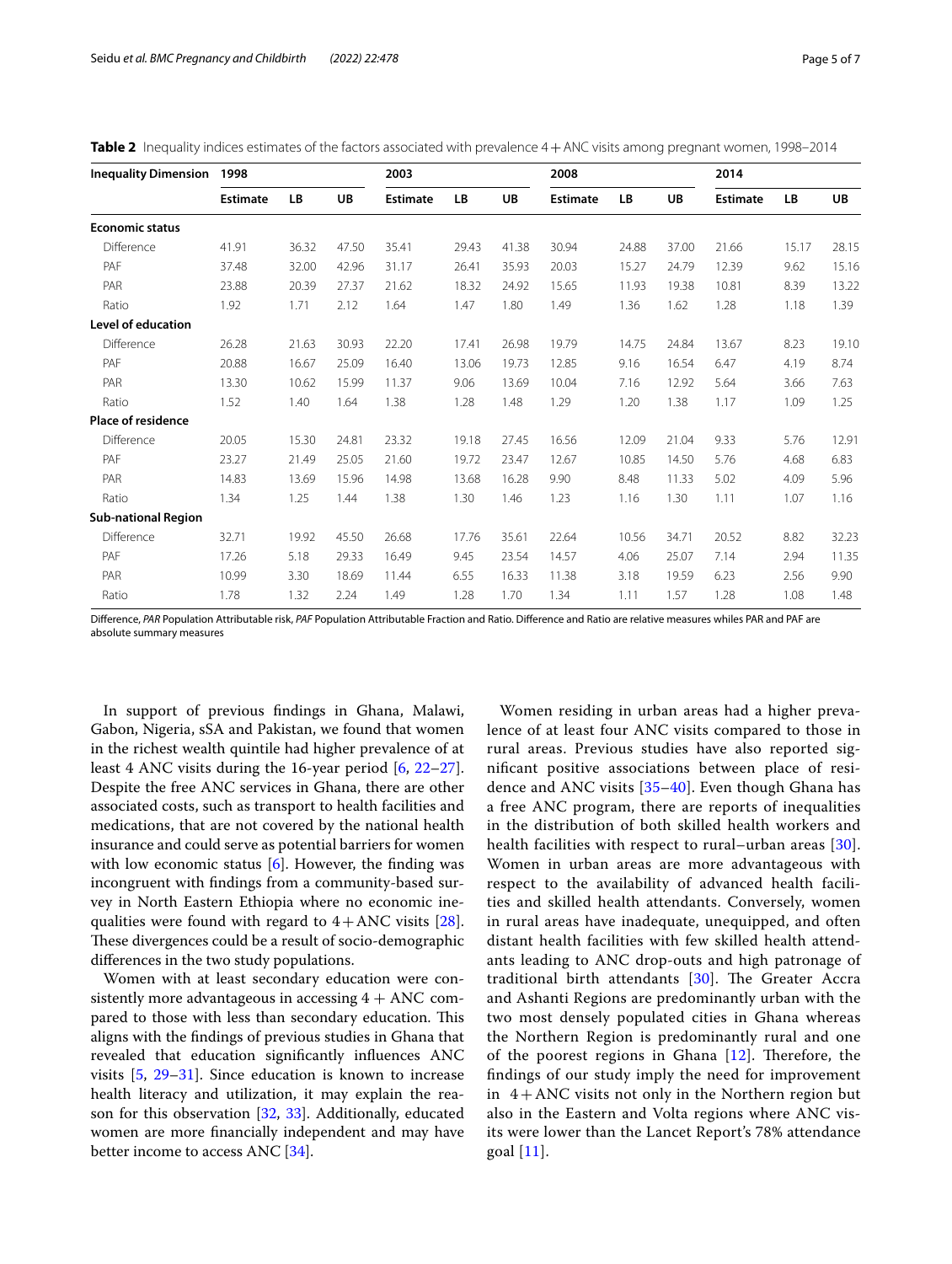# **Strengths and limitations**

The strength of this paper lies in its methodology. The study used nationally representative GDHS which allows generalization to all Ghanaian women. The use of both absolute and relative inequality measures provides multi-dimensionality to viewing the magnitude and trends of inequality in ANC visits. Also, this study presented the results through four equity stratifers: economic status, level of education, place of residence, and sub-national region. As such, government, policy makers as well as responsible agencies can easily identify priority areas in revamping policies and interventions geared towards an increase in the proportion of  $4+ABC$  visits. Again, this will enable interventionists to optimize their resources in promoting  $4+$ ANC visits because they can now identify specifc subpopulations and how to focus interventions towards the achievement of SDG 3.1 that seeks to reduce global MMR to less than 70 per 100,000 live births by 2030. Despite these strengths, there are some inherent limitations which should be considered. Our dataset was based on cross-sectional design; hence causal inferences cannot be established. Also, the results are entirely descriptive and ecological, and therefore no causal association can be inferred.

# **Conclusion**

Evidence on inequities in  $4+$ ANC visits in Ghana was observed and a disproportionately lower uptake was found among women who were poor, uneducated, living in rural areas and the Northern region. There is a need for policy makers to design interventions that will enable disadvantaged subpopulations to beneft from ANC with 4+visits to meet SDG 3.1 and 3.2, which aim to reduce MMR to less than 70/100, 000 live births and a neonatal mortality rate to as low as 12 per 1000 live births by 2030, respectively. Further studies are essential to understand the underlying factors for the observed inequalities in ANC attendance.

#### **Abbreviations**

ANC: Antenatal care; EA: Enumeration Area; GDHS: Ghana Demographic and health Survey; HEAT: Health Equity Assessment Toolkit; LMICs: Low- and middle-income countries; MMR: Maternal mortality ratio; PAF: Population Attributable Fraction; PAR: Population Attributable Risk; PCA: Principal Component Analysis; PPS: Probability Proportional to Size; SDG: Sustainable Development Goal; UI: Uncertainty Intervals; WHO: World Health Organization.

#### **Acknowledgements**

Not applicable

#### **Authors' contributions**

AS, JO, EB, HOD and BOA contributed to the conception and design of the study, interpreted the data, and prepared the frst draft manuscript. AS, JO, EB, HOD and BOA contributed to the design of the study, interpreted the data, and critically reviewed the manuscript for its intellectual content. AS, JO, EB, HOD and BOA helped with data interpretation and critically reviewed the

manuscript for its intellectual content. JO had the fnal responsibility to submit the manuscript for publication. All authors read and revised drafts of the paper and approved the fnal version.

#### **Funding**

No funding was received for this work.

#### **Availability of data and materials**

The datasets generated and/or analyzed during the current study are available in the WHO's HEAT version 3.1 [\[https://www.who.int/gho/health\\_equity/asses](https://www.who.int/gho/health_equity/assessment_toolkit/en/) [sment\\_toolkit/en/](https://www.who.int/gho/health_equity/assessment_toolkit/en/)].

#### **Declarations**

#### **Ethics approval and consent to participate**

Ethics approval was not required since the data is available to the public domain.

#### **Consent for publication**

Not applicable.

#### **Competing interests**

None.

#### **Author details**

<sup>1</sup> Department of Population and Health, University of Cape Coast, Cape Coast, Ghana. <sup>2</sup> College of Public Health, Medical and Veterinary Sciences, James Cook University, Townsville, QLD, Australia. <sup>3</sup> Research Department, FOCOS Orthopaedic Hospital, Accra, Ghana. <sup>4</sup>School of Public Health, Faculty of Health, University of Technology, Sydney, Australia.

# Received: 15 December 2020 Accepted: 1 June 2022 Published online: 13 June 2022

#### **References**

- <span id="page-5-0"></span>1. Kassebaum NJ, Bertozzi-Villa A, Coggeshall MS, Shackelford KA, Steiner C, Heuton KR, Gonzalez-Medina D, Barber R, Huynh C, Dicker D, Templin T. Global, regional, and national levels and causes of maternal mortality during 1990–2013: a systematic analysis for the Global Burden of Disease Study 2013. Lancet. 2014;13(384):980–1004.
- <span id="page-5-1"></span>2. World Health Organization. Trends in maternal mortality: 1990–2015: estimates from WHO, UNICEF, UNFPA, World Bank Group and the United Nations Population Division: executive summary (No. WHO/RHR/15.23). World Health Organization. 2015.
- <span id="page-5-2"></span>3. Alkema L, Chou D, Hogan D, et al. Global, regional, and national levels and trends in maternal mortality between 1990 and 2015, with scenariobased projections to 2030: a systematic analysis by the UN Maternal Mortality Estimation Inter-Agency Group. Lancet. 2016;30(387):462–74.
- <span id="page-5-3"></span>4. Ghana Statistical Service (GSS), Ghana Health Service (GHS), ICF. Ghana Maternal Health Survey 2017. Accra: GSS, GHS, and ICF; 2018.
- <span id="page-5-4"></span>5. Sakeah E, Okawa S, Rexford Oduro A, et al. Determinants of attending antenatal care at least four times in rural Ghana: analysis of a cross-sectional survey. Glob Health Action. 2017;10(1):1291879.
- <span id="page-5-5"></span>6. Arthur E. Wealth and antenatal care Use: implications for maternal health care utiliation in Ghana. Heal Econ Rev. 2012;2:14.
- <span id="page-5-6"></span>7. Gupta S, Yamada G, Mpembeni R, et al. Factors associated with four or more antenatal care visits and its decline among pregnant women in Tanzania between 1999 and 2010. PLoS ONE. 2014;9(7):e101893.
- <span id="page-5-7"></span>8. Joshi C, Torvaldsen S, Hodgson R, Hayen A. Factors associated with the use and quality of antenatal care in Nepal: a population-based study using the demographic and health survey data. BMC Pregnancy Childbirth. 2014;14(1):1–1.
- <span id="page-5-8"></span>9. Abekah-Nkrumah G, Abor PA. Socioeconomic determinants of use of reproductive health services in Ghana. Heal Econ Rev. 2016;6(1):1–5.
- <span id="page-5-9"></span>10. Pell C, Meñaca A, Were F, et al. Factors affecting antenatal care attendance: results from qualitative studies in Ghana, Kenya and Malawi. PLoS ONE. 2013;8(1): e53747.
- <span id="page-5-10"></span>11. Kassebaum NJ, Barber RM, Bhutta ZA, et al. Global, regional, and national levels of maternal mortality. 1990–2015: a systematic analysis for the Global Burden of Disease Study 2015. Lancet. 2016;388:1775–812.